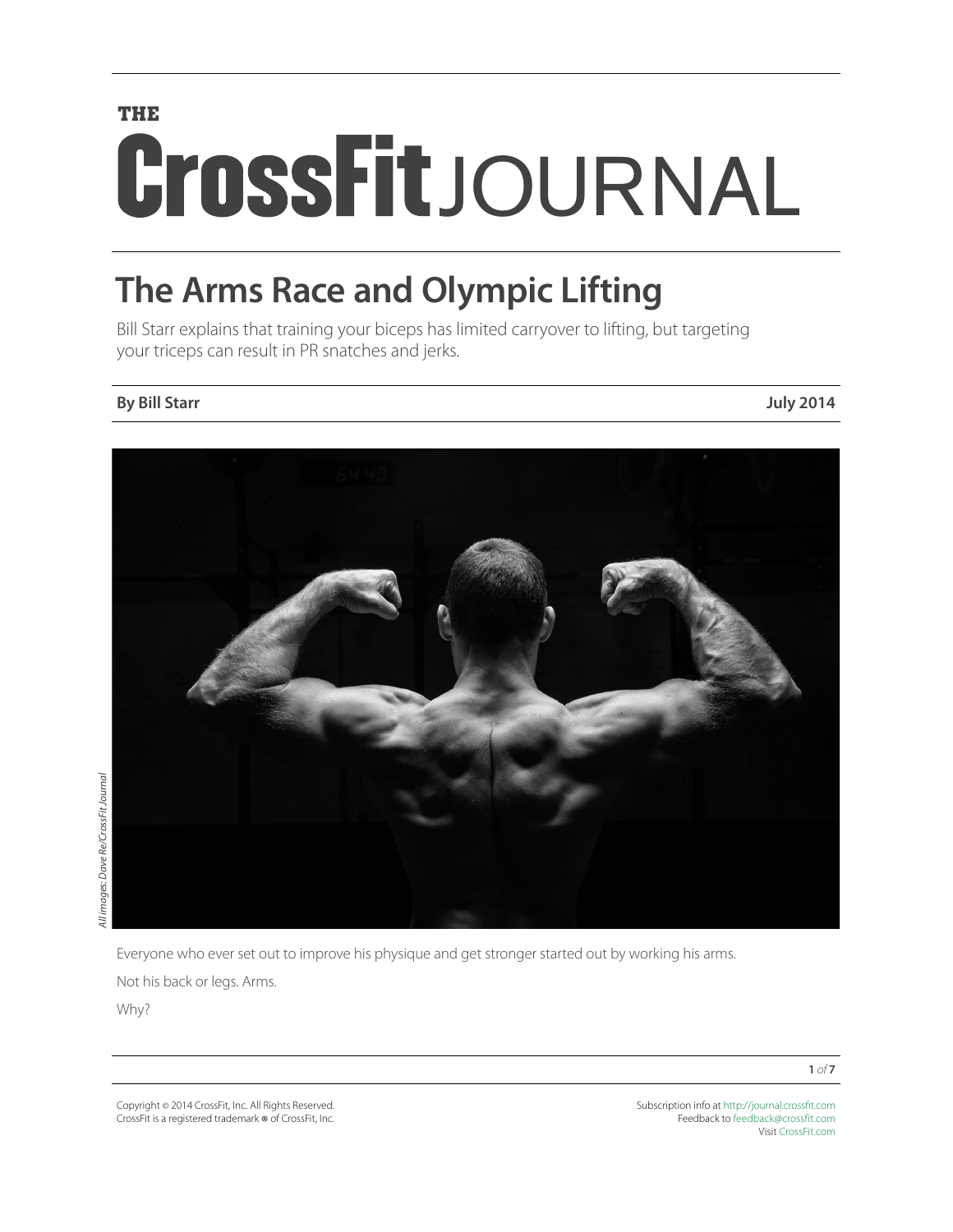Upper arms are a symbol of manhood, especially for youngsters, and bulging biceps show that a lot of hard work has been done to achieve such results. Sometimes those impressive upper arms came about from doing hard labor, but in most cases they were products of long hours in the gym doing countless curls in a wide variety of ways: one-arm concentration curls with dumbbells, two-arm dumbbell curls, curls on a preacher bench, hammer curls, and curls with a barbell—plus some additional work on an EZ curl bar and a curling machine, if one was available.

"Curls for the girls" was a phrase all lifters understood and fully believed.

While the other part of the upper arm, the triceps, did not occupy the same high rank of distraction as the lofty biceps, the three-headed muscle had to be worked diligently as well if the athlete wanted to build large upper arms. That's because the triceps make up two-thirds of the upper arm, so only hammering away at the biceps without spending ample time doing something specific for the triceps just doesn't get the job done.

Yet when anyone is asked to show his arm size, he will, 98 times out of a hundred, hit a double biceps pose.

#### **Selling Tickets to the Gun Show**

Obtaining big arms was one of my primary goals when I started lifting weights. Visiting the York Barbell Club Gym and seeing John Grimek, Steve Stanko and Vern Weaver up close heightened my desire for big arms even more. But at the same time, I also wanted to add muscle to all parts of my body and get considerably stronger in order to perform better in sports such as basketball and softball. I, like most beginners, wanted both. I wanted strangers to give me a second look when they saw my upper arms, so in the early stages of my weight training, I spent plenty of time doing exercises for my biceps and triceps.

Then I discovered Olympic lifting, and my priorities changed drastically. From the photos in "Strength and Health" magazines, brought to me by fellow airmen when I was stationed in Iceland, I learned how to press, snatch, and clean and jerk. Not well, of course, but well enough to make me hungry to improve those three competitive





*Curls for the girls? Heavy pulling movements can have dramatic effects on the biceps and explain the physiques of some lifters who never do curls.*

**2** *of* **7**

Copyright © 2014 CrossFit, Inc. All Rights Reserved. CrossFit is a registered trademark ® of CrossFit, Inc.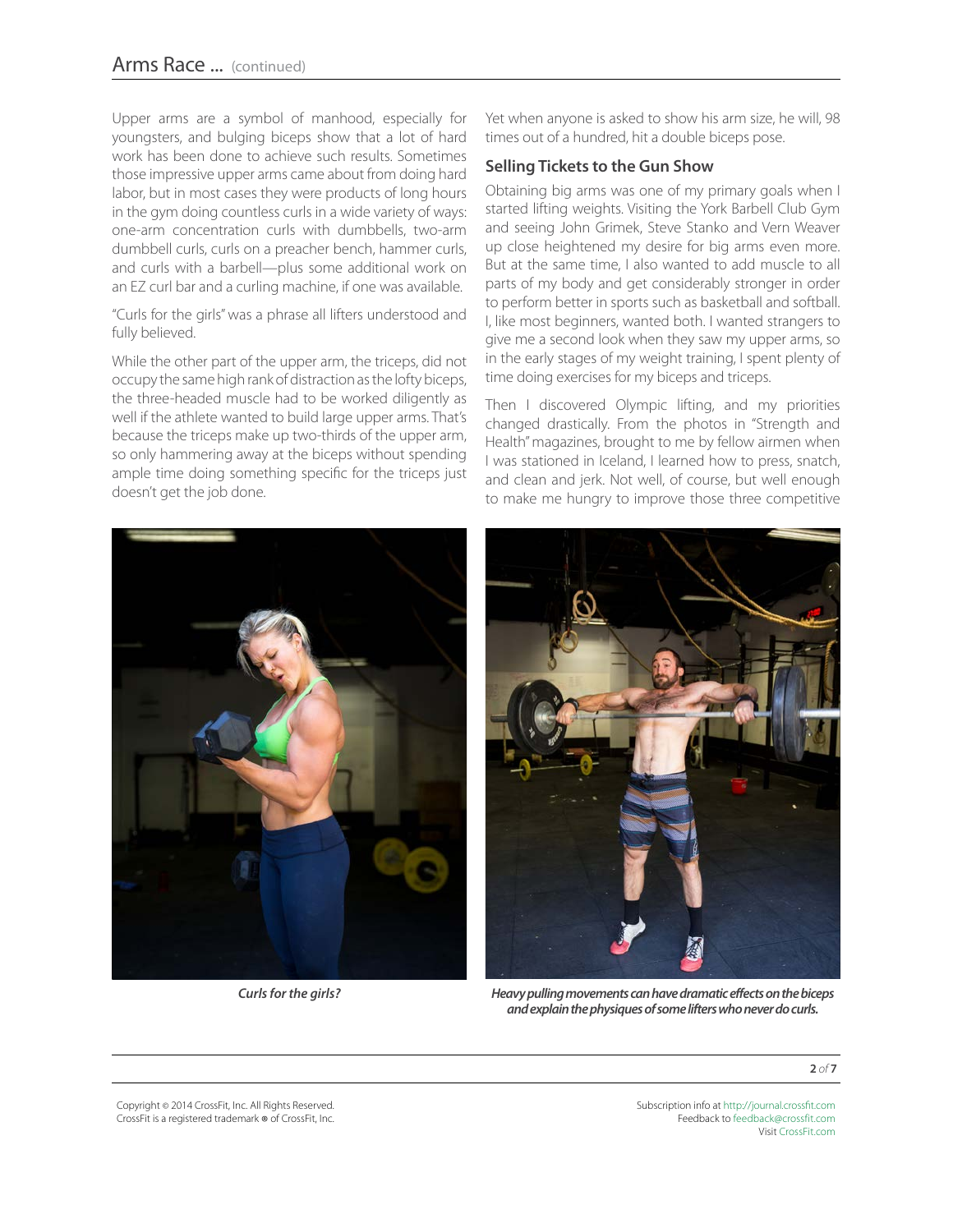lifts. My focus shifted from doing bodybuilding exercises to those needed to elevate weight overhead. My workout consisted of lots of squatting, pulling, jerking and overhead pressing. But even then, I kept a dumbbell in my room and did curls religiously three times a week on my non-training days. I thought I needed to do them if I wanted to maintain the size I'd obtained.

When I left Iceland, I was assigned to Sheppard Air Force Base in Wichita Falls, Texas. There, I discovered a YMCA with a fully equipped weight room, and I began competing in Olympic meets. My workouts revolved around the three competitive lifts, with lots of pulling movements and overhead presses, jerks, and, of course, both front and back squats.

At that point, I rarely did any curls, and to my surprise I found my arms still gained in size. I did, however, continue doing specific work for my triceps, and I thought that accounted for the increase in my upper arms. But this wasn't the case at all.

I found out what was really happening with my arms after I enrolled at Southern Methodist University and began training under the guidance of Sid Henry at the

Downtown Y in Dallas. He explained to me the reason my arms had grown was not because of the extra triceps work I was doing but because of all the heavy pulling. He said the power snatches, power cleans, clean- and snatch-grip high pulls, full cleans, full snatches, and heavy shrugs were directly affecting my arm size and making my upper arms a great deal stronger.

Those heavy pulling movements were strengthening the prime movers of my upper arms—the brachioradialis and brachialis—and had a much greater influence on arm strength and size than any form of curling. Sid didn't allow any curling. He said it wasted energy that could be spent on larger groups that helped to lift more weight overhead. In addition, he told me, doing lots of curls can have a negative effect on racking the clean.

I knew this was true because I watched several lifters with unusually big upper arms struggle to rack their cleans in contests. But the best example of this type of problem was Phil Grippaldi, whom I lifted against after I moved to York and became a member of the York Barbell Olympic team. This was in the mid-'60s, and Phil was a rapidly rising star of the sport. He easily won two straight teenage national



*Big arms can create problems in the rack position for the clean, and those with exceptionally large arms often need to add flexibility training to their regimens.*

**3** *of* **7**

Copyright © 2014 CrossFit, Inc. All Rights Reserved. CrossFit is a registered trademark ® of CrossFit, Inc.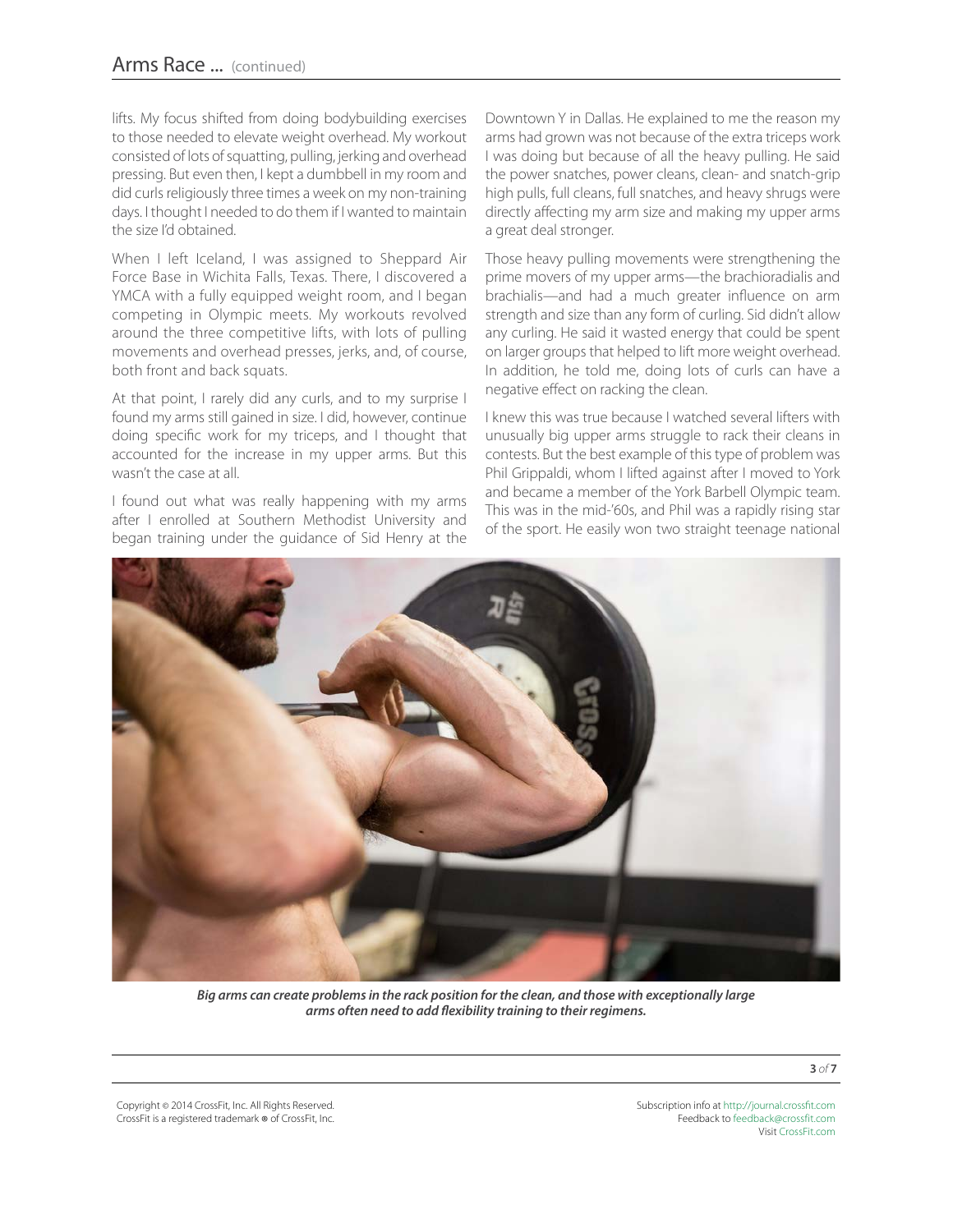titles and began breaking teenage world records at every meet he competed in.

He was a great presser and solid snatcher but wasn't that good in the clean and jerks because he had difficulty racking his cleans. The strength was there, without any doubt, but regardless of how high he pulled his cleans, he couldn't rack them. The bar would simply bounce off his big chest because of his humongous upper arms. There was just too much mass in them for him to be able to fix the bar across his shoulders.

His upper arms had to be seen in person to fully appreciate how enormous they were. Fans at local, national and international meets would swarm all over him, wanting to touch those big guns and pestering him to tell them what program he used to obtain arms that size. Few believed him when he said he never did any curls—ever. He just did the Olympic lifts and a great deal of heavy pulling exercises.

While Phil certainly did enjoy the attention he got from possessing those arms, he needed to do something so he could rack his cleans.

If you're interested in excelling in the Olympic lifts yet still want to have head-turning upper arms, forget the curls and just work the pulling movements harder.

Phil was coached by Butch Toth of the Keasby Eagles weightlifting team in New Jersey and Dr. Fran Corbett, who helped with the nutritional end of training. Together, Butch and Dr. Corbett devised a series of stretching exercises for Phil to do that would allow him to rack his cleans. It didn't happen overnight, but eventually he did gain the flexibility in his upper arms he needed and went on to become one of the greatest lifters in U.S. Olympic-lifting history.

There were many other Olympic lifters in the '50s and '60s who developed amazing upper arms without doing



*Overhead work is responsible for the triceps of many lifters.*

**4** *of* **7**

Copyright © 2014 CrossFit, Inc. All Rights Reserved. CrossFit is a registered trademark ® of CrossFit, Inc.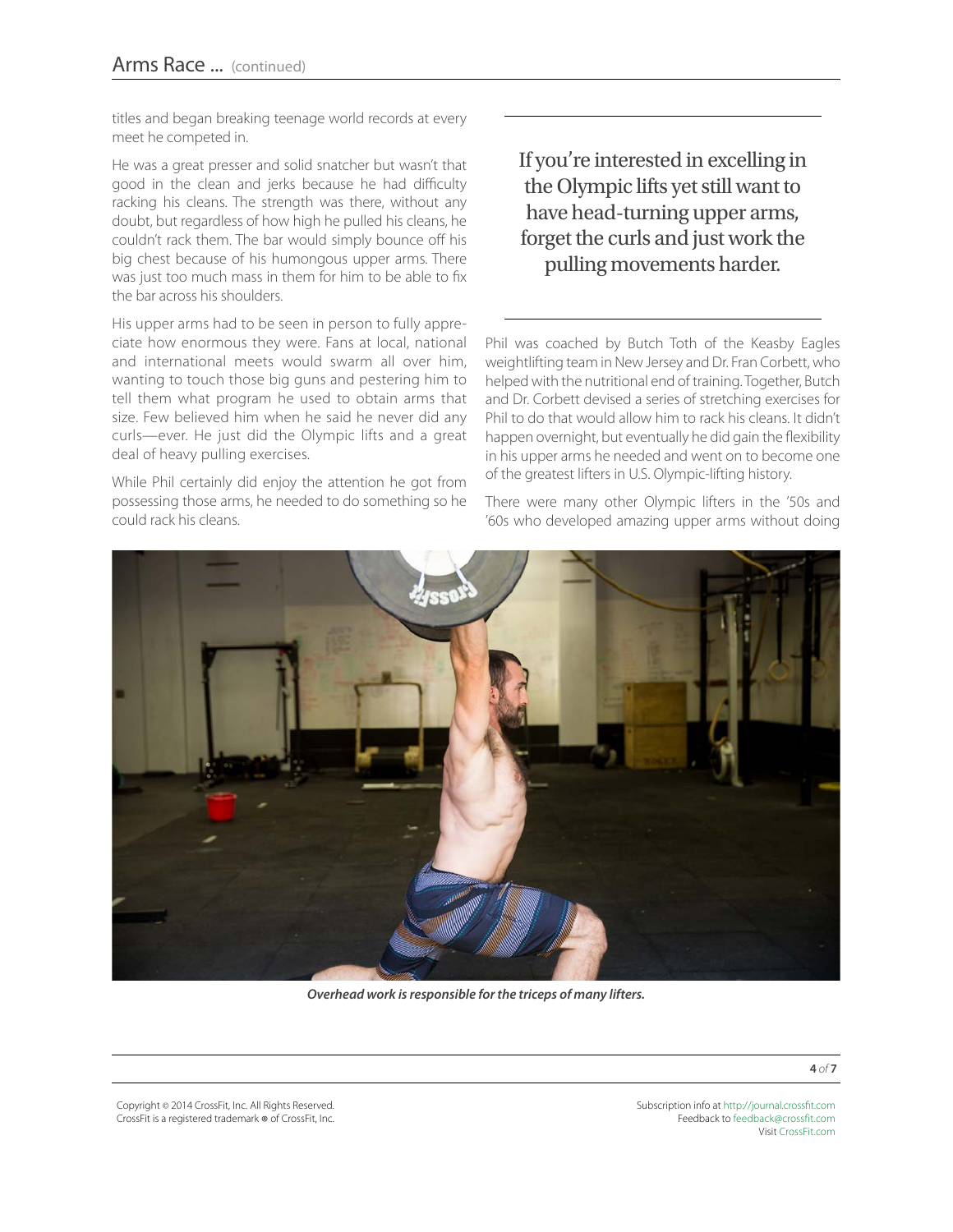a single curl. Two who always come to mind are Tommy Kono, arguably the greatest American lifter ever, and Bill March, one of the most honored lifters in the early '60s. They built their prize-winning bodies, including their arms, training for the Olympic lifts. Curls were never a part of their programs.

So the bottom line is if you're interested in excelling in the Olympic lifts yet still want to have head-turning upper arms, forget the curls and just work the pulling movements harder. By greatly strengthening those prime movers of the upper arms, you help secure the elbows joints, thus keeping them from getting injured. It's your brachialis and brachioradialis that help you pull the snatches and cleans higher and with much more intensity. The biceps themselves do very little in this regard.

After your career as an Olympic lifter is over and you begin doing a less severe training program, you can insert curling back into your routine if you so choose. In any conditioning program, it is important to do some specific exercise, or exercises, for all the body parts, including the smaller ones, so doing some form of curling is a good idea. But leave them alone when your goal is to become a more proficient Olympic lifter.

#### **Tri Harder**

The triceps are an entirely different story. They can and should be worked directly while training for the Olympic lifts. Large triceps are never a hindrance, always an asset. When the overhead press was dropped from official competition in '72, Olympic lifters, for the most part, stopped doing them. Prior to that, many competitors spent as much as half of their training time pressing, push pressing and working various positions in the power rack doing isotonic-isometric contractions to improve their overhead strength. But with the press gone, the only overhead work being done was jerks.

As a result, triceps strength began to lag behind what it was when the press was a primary exercise. And it still does in most cases. About the only Olympic lifters who still include overhead presses in their routines are those athletes being coached by lifters who competed in the '60s and very early '70s.

What the new wave of lifters and coaches didn't seem to understand was that presses did more than build arm and shoulder strength; they also greatly enhanced strength in the back, hips and legs. In other words, they enhanced supportive strength, which is needed to fix a jerk in place

overhead and hold it there during the recovery until the signal is given to lower the bar. That got lost when the press got thrown out of training.

Those massive horseshoe-shaped triceps the top lifters carried around didn't come from any specialized training movements but from doing countless overhead presses.

Those massive horseshoe-shaped triceps the top lifters carried around didn't come from any specialized training movements but from doing countless overhead presses. Grippaldi, March, Kono, Ken Patera, Joe Dube, George Ernie Pickett and Bob Bednarski all possessed amazing triceps development, and they were all exceptional pressers.



*Presses and push presses build "supportive strength" that can be used to stabilize and support huge loads in the jerk.*

**5** *of* **7**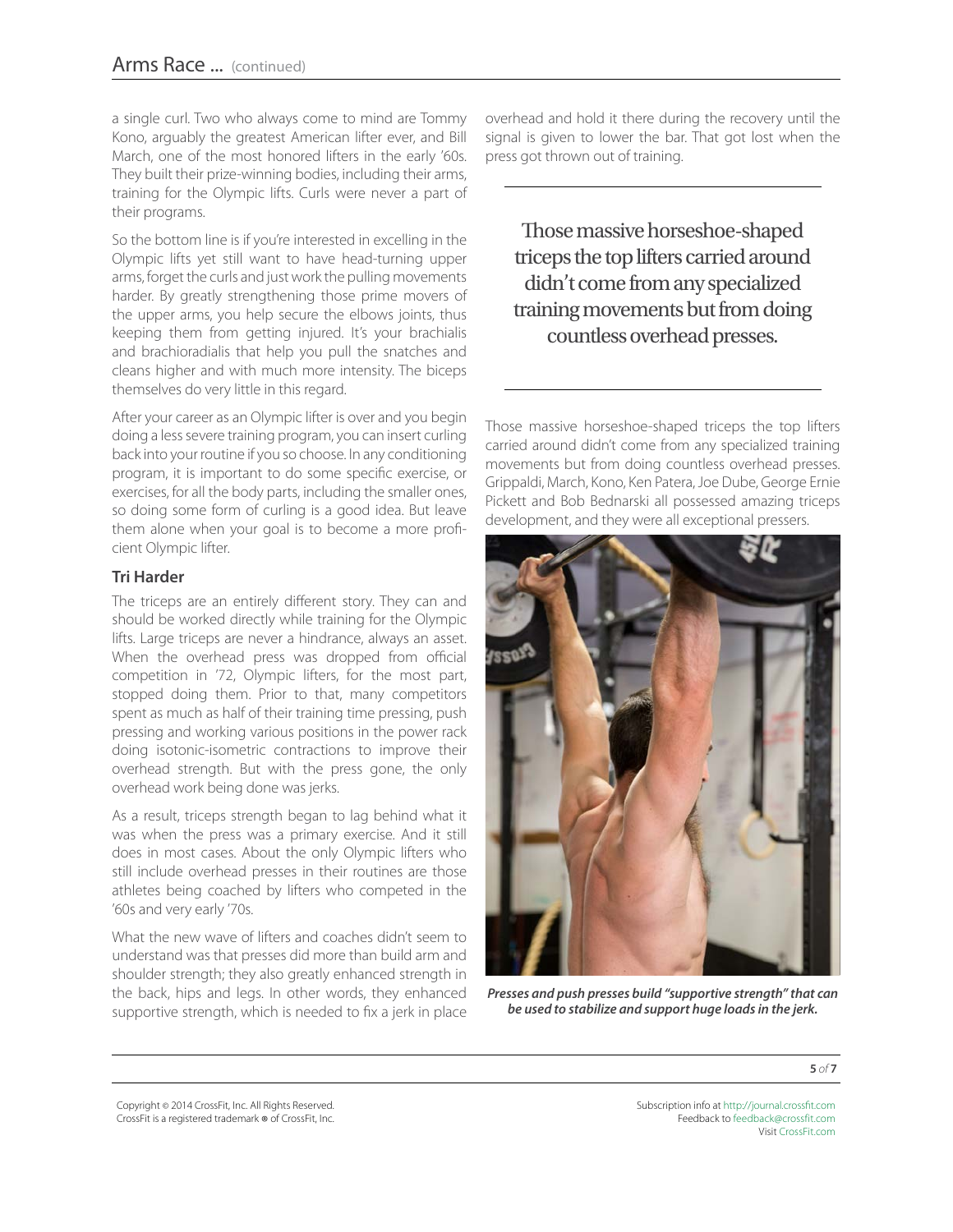I have all my Olympic lifters do presses, and I want them to run the numbers up as high as they can. I make it a primary exercise, not an auxiliary movement. I challenge them to press body weight, and this is not nearly as easy as it sounds. It takes a great deal of work to achieve that goal, and when an athletes does, I push him to press 20 lb. more than his body weight. And so on and so forth. The top competitors were able to elevate 1.5 times their body weight, and there were a few exceptional athletes, such as Russ Knipp, who could press double body weight.

That sort of shoulder strength doesn't exist anymore, at least for American lifters. Yet even if you only reach the goal of pressing body weight, the benefits in your supportive strength are going to be evident when you do jerks.

Another overlooked benefit of doing overhead presses is that the strength gained throughout the back, hips and legs carries over nicely to locking out and standing up with a snatch.

Another exercise I have my Olympic lifters do is weighted dips. These work the triceps in an entirely different manner than overhead presses, and that's a good thing. The



*increase triceps strength.*

triceps are much more complicated than the biceps, and by working various angles, all three heads can be made stronger. Dips bring quick results, mostly because the groups responsible for doing the movement haven't been involved to any great extent during your training sessions.

You may not be able to use weight right away. Start out doing them unloaded, and when you can do 3 sets of 20, add weight. You can use a dip belt or tuck a dumbbell between your legs. You're going to need a dip belt eventually, so start checking the equipment catalogs as soon as you decide to add weighted dips to your program.

Dips, like overhead presses, are done as a primary exercise. That means using a good amount of weight. Set a goal of 100 lb. plus your body weight, and when you reach that, keep adding more plates. Do dips once a week, and vary your sets and reps at each session: 4 sets of 8, 5 sets of 5, 2 sets of 5 followed by 3 sets of 3. Once a month, go after a personal-record single. Finish each dip workout with a back-off set of as many as you can do with 50 lb. less than you handled that day.

There is one other triceps exercise I like for all strength athletes and particularly for Olympic lifters: straight-arm pullovers. They are done as an ancillary exercise. The reason I include them in my athletes' programs is that they hit the long head of the triceps better than any other exercise. The day after you do the pullovers, you can trace that long head from origin to insertion.

Pullovers can be done with a dumbbell or barbell. A dumbbell is fine in the beginning, but once you start using more than 100 lb., it's best to do them with a bar. Lie on a bench with your head hanging over the end, and have a training mate hand you the barbell. Flex your shoulders within comfortable range of motion. Some will be able to get the hands even with the bench or below it, while others will not. Extend the arms to the starting position. Start light if you are unfamiliar with the exercise. Do your reps, then have your training partner take the weight from you. That's the ideal. In the event you're training alone, simply take the bar off the uprights on a bench, lie back, get into position, knock out your reps and drop the bar to the floor. Or sit up if you're able to do so.

Do 2 sets of 20, and use more weight on the second set than you do for the first. Everyone discovers, to his or her surprise, that the second set is easier than the first. Once a week is enough if you really lean into pullovers. I had a **Weighted dips are a great movement to use to**<br>increase tricens strenath number of athletes who could use 135 lb. for 20, so set your

**6** *of* **7**

Copyright © 2014 CrossFit, Inc. All Rights Reserved. CrossFit is a registered trademark ® of CrossFit, Inc.